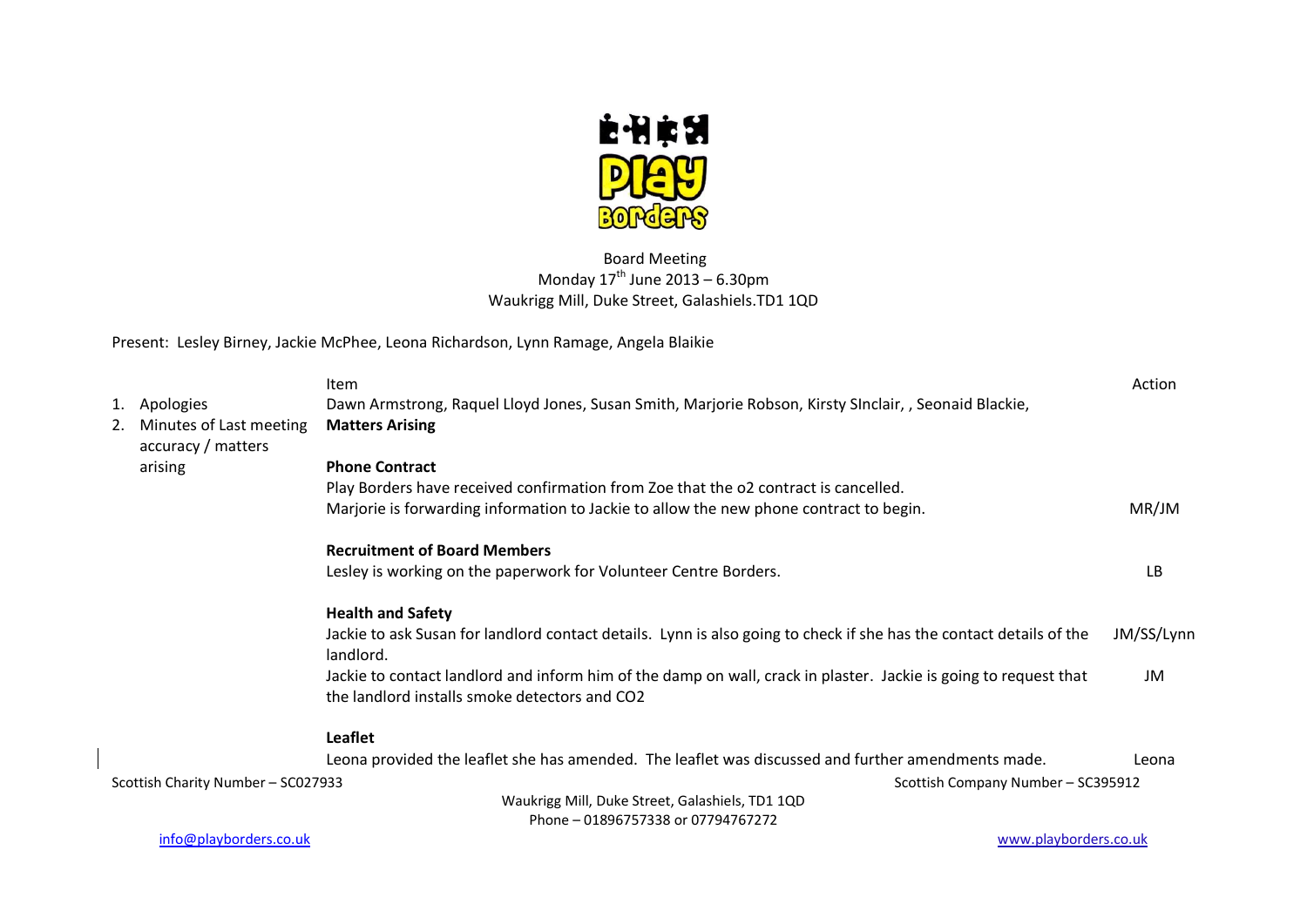Leona is going to follow through with the agreed amendments.

### 3. **Office Bearers**

Jackie has received Angela director forms. Still need Seonaid form. Find out if Kirsty needs to notify Companies House about her change in name.

## 4. Finance Report **Finance Update**

Financial matters discussed

#### **Community Grant Scheme**

A letter requesting Play Borders to pay back the underspend has now been received from Linda Cornwall. Lesley agreed to contact Marjorie about this.

#### 5. Administrator Report **Report**

Administrator report was circulated via email to Board Members and discussed. All present were encouraged by increase of use of the Toy Library.

#### **Handyman**

Handyman has been and built up the new shelves and put up the paper towel dispensers. Although it was recognised that the one in the disabled toilet maybe too high. May need looked at in the future. The Scrap Store took the old wooden shelves and thanked Play Borders for them. A spare toy wheel for one of the sit on bikes can be replaced and costs £26.39. It was discussed if we can replace wheels by self. It was agreed to look at creating a maintenance policy.

#### **Future networking session**

September - It was agreed it is too late to do the "Old School Games" workshop prior to the summer holidays and may be best to wait till September.

Scottish Charity Number – SC027933 Scottish Charity Number – SC395912

Waukrigg Mill, Duke Street, Galashiels, TD1 1QD Phone – 01896757338 or 07794767272

SB

LB/MR

All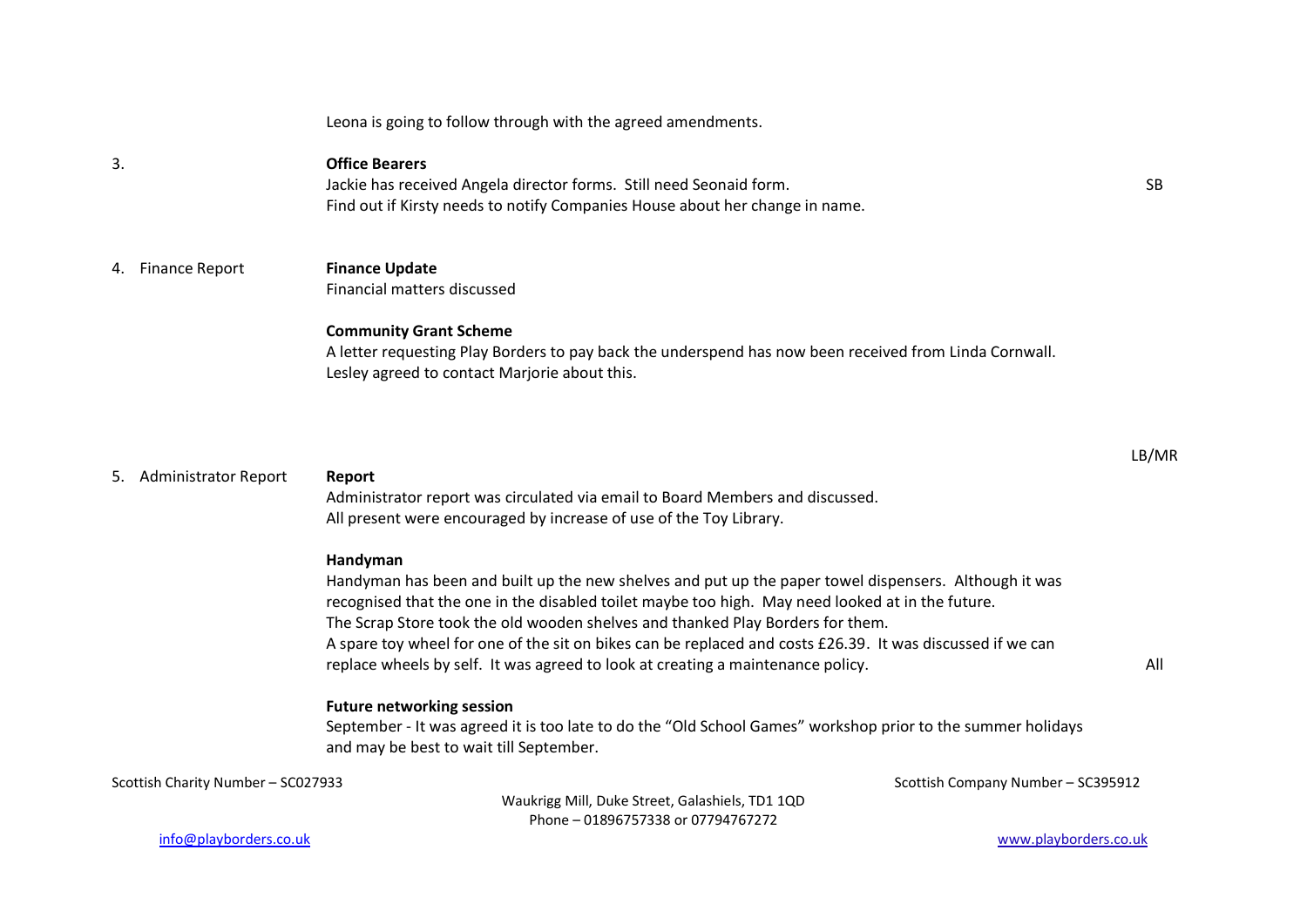October – Floorbooks

#### **Summer Holidays**

| Lesley has booked the "Big Games Workshop" for Tuesday $2^{nd}$ July – 10-2pm. To fill in the afternoon it was<br>agreed that Jackie would make wooden spoon puppets after lunch. | <b>JM</b> |
|-----------------------------------------------------------------------------------------------------------------------------------------------------------------------------------|-----------|
| Jackie to contact Limelight and Allsorts to see if interested in Play Borders running a "Big Games Workshop in                                                                    | <b>JM</b> |
| their area. It was agreed that all would be invited to the workshops but numbers limited due to availability.                                                                     |           |
| Lesley is going to contact Marjorie to find out progress for Peebles area.                                                                                                        | LB        |
| It was agreed 30 children max.                                                                                                                                                    |           |
| Aged $-3+$                                                                                                                                                                        |           |
| Jackie and a board member will be present to facilitate sessions.                                                                                                                 |           |
| Play Borders will take some toys that can be easily transported for younger children/children wanting to sit out                                                                  |           |
| of a game. If a child isn't engaging with the game it is the responsibility of the setting (not Play Borders) to<br>supervise the child                                           |           |
| <b>WWE figures</b>                                                                                                                                                                |           |
| Jackie to email board and find out views on wheither we can have WWE figures to borrow at the Toy Library                                                                         | JM        |
| <b>Membership query</b>                                                                                                                                                           |           |
| Discussed membership query. All agreed this needs discussed further at the next meeting.                                                                                          |           |
| On going                                                                                                                                                                          |           |
| Jackie to email Susan/Kirsty to see if there was a reason why the members area was removed from the                                                                               | JM        |
| website.                                                                                                                                                                          |           |
| Discussed use of blog/facebook. All present thought this may be a form of media to inform members of                                                                              | JM        |
| achievements and merits. - Jackie to email board the draft letter prior to it getting distributed to members.                                                                     |           |
| <b>Promotion</b>                                                                                                                                                                  |           |
| Leona amending leaflet.                                                                                                                                                           |           |

Scottish Charity Number – SC027933 Scottish Company Number – SC395912

6. Website

7. Promotion **Promotion**

Waukrigg Mill, Duke Street, Galashiels, TD1 1QD Phone – 01896757338 or 07794767272

[info@playborders.co.uk](mailto:info@playborders.co.uk) www.playborders.co.uk